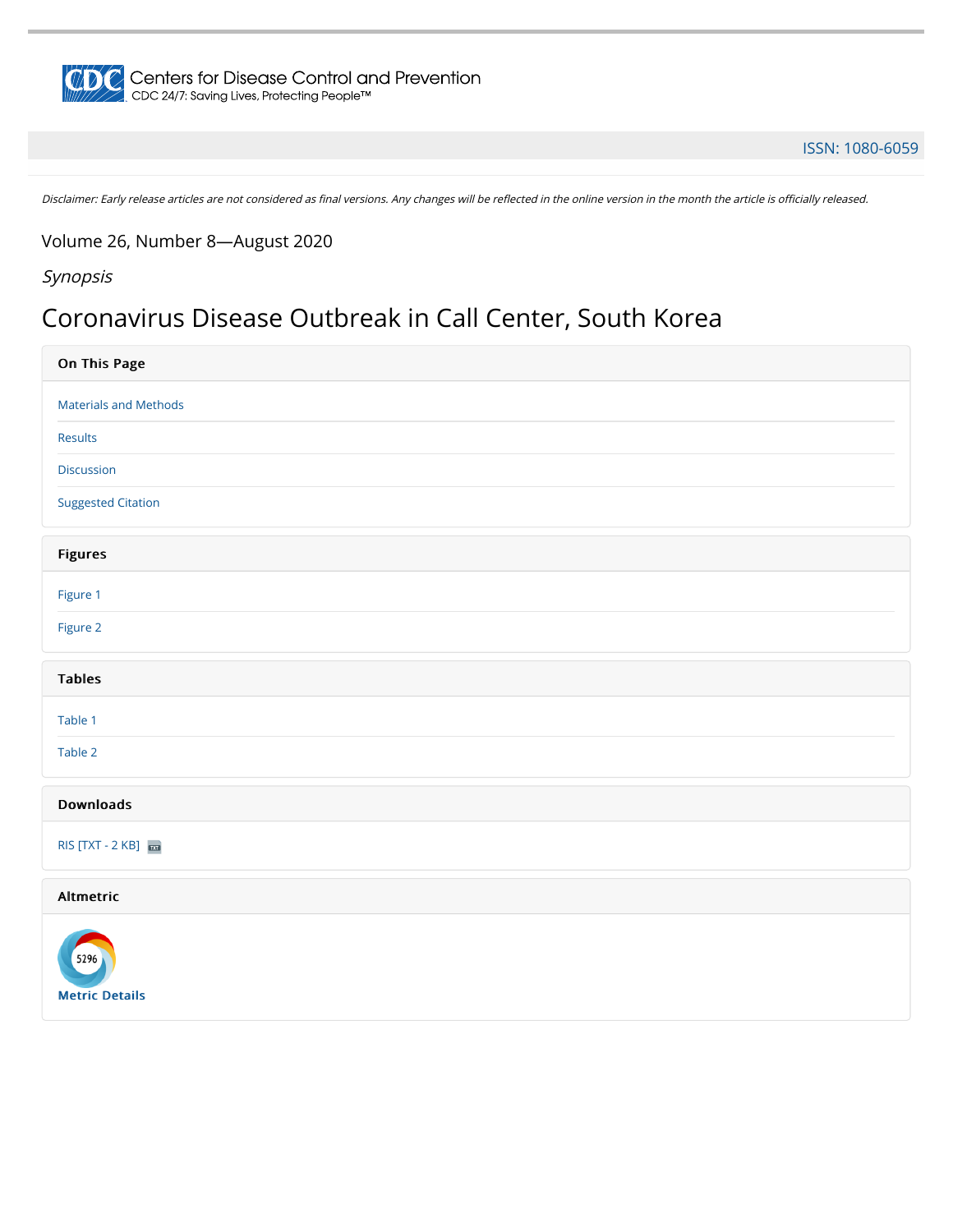[Asymptomatic SARS-CoV-2 Infection in Household Contacts of a Healthcare Provider, Wuhan, China](https://wwwnc.cdc.gov/eid/article/26/8/20-1016_article)

Collateral Benefi[t of COVID-19 Control Measures on In](https://wwwnc.cdc.gov/eid/article/26/8/20-1192_article)fluenza Activity, Taiwan

Decreased Infl[uenza Incidence under COVID-19 Control Measures, Singapore](https://wwwnc.cdc.gov/eid/article/26/8/20-1229_article)

[More articles on Coronavirus, COVID-19](https://wwwnc.cdc.gov/eid/spotlight/coronavirus)

Shin Young Park, Young-Man Kim, Seonju Yi, Sangeun Lee, Baeg-Ju Na, Chang Bo Kim, Jung-il Kim, Hea Sook Kim, Young Bok Kim, Yoojin Park, In Sil Huh, Hye Kyung Kim, Hyung Jun Yoon, Hanaram Jang, Kyungnam Kim, Yeonhwa Chang, Inhye Kim, Hyeyoung Lee, Jin Gwack, Seong Sun Kim, Miyoung Kim, Sanghui Kweon, Young June Choe, Ok Park, Youn[g](#page-5-0) Joon Park, and Eun Kyeong Jeong

Author affiliations: Korea Centers for Disease Control and Prevention, Cheongju, South Korea (S.Y. Park, Y.-M. Kim, S. Yi, S. Lee, H. Lee, J. Gwack, S.S. Kim, M. Kim, S. Kweon, O. Park, Y.J. Park, E.K. Jeong); Seoul Metropolitan Government, Seoul, South Korea (B.-J. Na, J.-i. Kim, H.S. Kim, Y.B. Kim); Seoul Health Foundation, Seoul (C.B. Kim); Seoul Center for Infectious Disease Control and Prevention, Seoul (Y. Park, I.S. Huh); Incheon Metropolitan City, Incheon, South Korea (H.K. Kim, H.J. Yoon, H. Jang); Gyeonggi Provincial Office, Suwon, South Korea (K. Kim, Y. Chang, I. Kim); Hallym University College of Medicine, Chuncheon, South Korea (Y.J. Choe)

[Suggested citation for this article](#page-5-1)

### Abstract

We describe the epidemiology of a coronavirus disease (COVID-19) outbreak in a call center in South Korea. We obtained information on demographic characteristics by using standardized epidemiologic investigation forms. We performed descriptive analyses and reported the results as frequencies and proportions for categoric variables. Of 1,143 persons who were tested for COVID-19, a total of 97 (8.5%, 95% CI 7.0%–10.3%) had confirmed cases. Of these, 94 were working in an 11th-floor call center with 216 employees, translating to an attack rate of 43.5% (95% CI 36.9%–50.4%). The household secondary attack rate among symptomatic case-patients was 16.2% (95% CI 11.6%– 22.0%). Of the 97 persons with confirmed COVID-19, only 4 (1.9%) remained asymptomatic within 14 days of quarantine, and none of their household contacts acquired secondary infections. Extensive contact tracing, testing all contacts, and early quarantine blocked further transmission and might be effective for containing rapid outbreaks in crowded work settings.

Since the first imported case of coronavirus disease (COVID-19) was confirmed in South Korea on January 20, 2020, a sharp increase in the number of COVID-19 cases has been observed, with most infections being reported from specific clusters ([1](#page-4-0)). Outbreaks of COVID-19 related to mass gathering, religious activities, workplaces, and hospitals have accounted for the largest portion cases in the national outbreak ([1](#page-4-0)).

In March 2020, the Korea Centers for Disease Control and Prevention (KCDC), South Korea's national-level public health authority, was informed about a cluster of cases of COVID-19 in a call center located in a commercial–residential mixeduse building (building X) in the capital city of Seoul. We describe the epidemiology of this COVID-19 outbreak and detail the containment efforts to limit the spread of the disease.

## Materials and Methods

Setting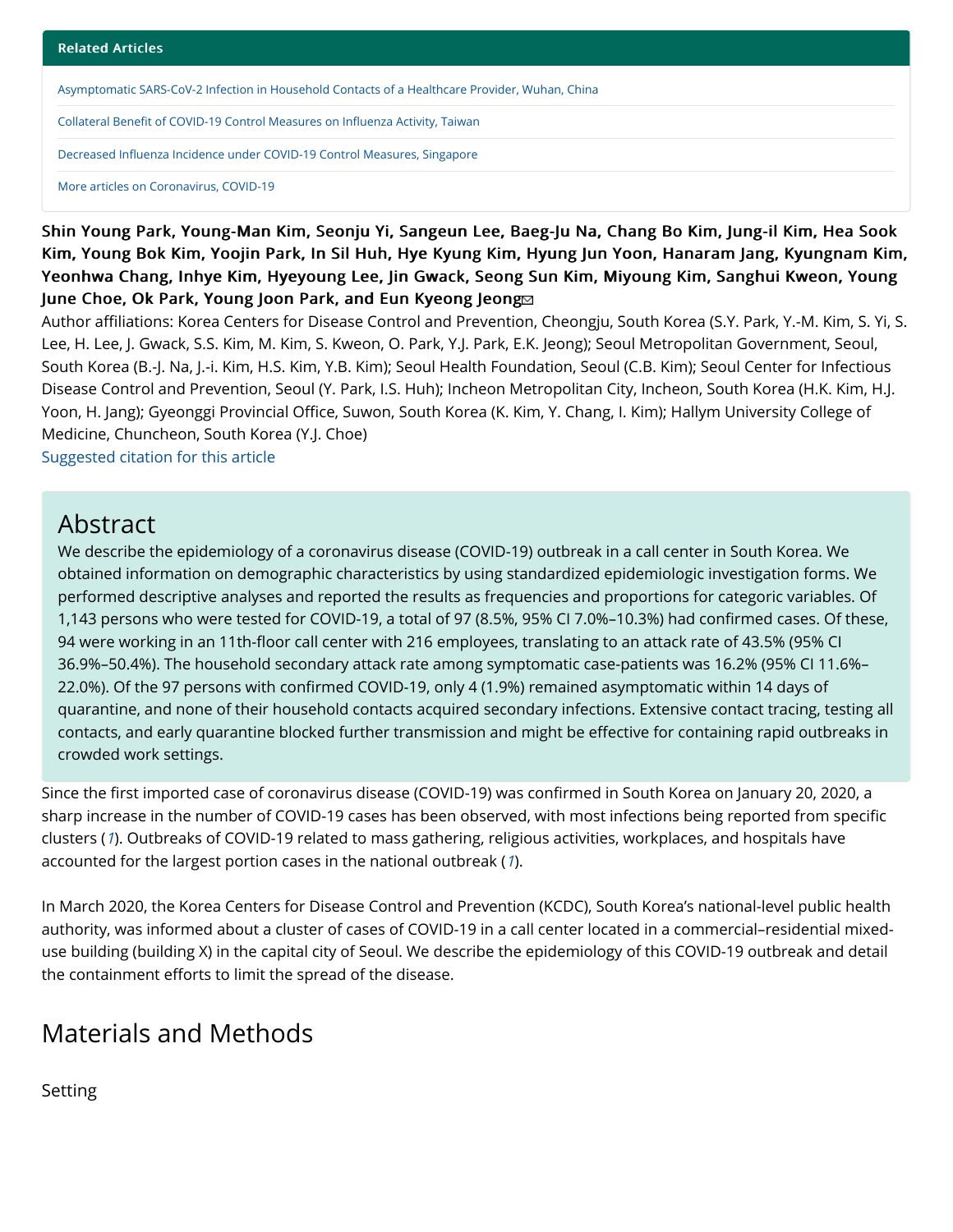On March 8, the Seoul Metropolitan Government was notified of a confirmed case of COVID-19 in a person who worked in building X; the case reportedly was associated with a possible cluster of cases. On March 9, KCDC and local governments (in Seoul, the city of Incheon, and Gyeonggi Province) formed a joint response team and launched an epidemiologic investigation with contact tracing. Building X is a 19-story floor in one of the busiest urban area of Seoul. Commercial offices are located on the 1st through 11th floors, and residential apartments are located on the 13th through 19th floors. We identified and investigated 922 employees who worked in the commercial offices, 203 residents who lived in the residential apartments, and 20 visitors. The call center is located on the 7th through 9th floors and the 11th floor; it has a total of 811 employees. Employees do not generally go between floors, and they do not have an inhouse restaurant for meals.

### Case Definition

We defined a patient under investigation (PUI) as one who worked at, lived at, or visited building X during February 21– March 8, 2020. We defined a confirmed case-patient as a PUI with a positive COVID-19 laboratory test. We confirmed the diagnosis of COVID-19 by using real-time reverse transcription PCR assays. We defined a symptomatic case-patient as a confirmed case-patient with symptoms at the time of positive testing, a presymptomatic case-patient as a confirmed case-patient who was asymptomatic at the time of positive testing but later had symptoms during the 14 days of monitoring, and an asymptomatic case-patients as confirmed a case-patient with a positive COVID-19 test result who remained asymptomatic during the entire 14-day period.

### Response Measures

Building X was closed on March 9, 2020, immediately after the outbreak was reported. We offered testing to all occupants (office workers and apartment residents) during March 9–12. We collected nasopharyngeal and oropharyngeal swab specimens from PUIs for immediate real-time reverse transcription PCR testing; the average turnaround time was 12–24 hours. Confirmed case-patients were isolated, and negative case-patients were mandated to stay quarantined for 14 days. We followed and retested all test-negative case-patients until the end of quarantine. We also investigated, tested, and monitored household contacts of all confirmed case-patients for 14 days after discovery, regardless of symptoms. During March 13–16, we sent a total of 16,628 text messages to persons who stayed >5 minutes near the building X; we tracked these persons by using cell phone location data. The messages instructed the recipients to avoid contact with others and go to the nearest COVID-19 screening center to get tested.

### Data Collection and Analysis

We obtained information on demographic characteristics and presence of symptoms through face-to-face interviews with case-patients, using standardized epidemiologic investigation forms. We performed descriptive analyses reported the results as frequencies and proportions for categoric variables. The investigation was a part of public health response and was not considered research subject to institutional review board approval; therefore, written informed consent by participants was not required.

[Top](javascript:void(0))



<span id="page-2-0"></span>

(99.8%) for COVID-19 (922 employees, 201 residents, and 20 visitors) and identified 97 (8.5%, 95% CI 7.0–10.3) confirmed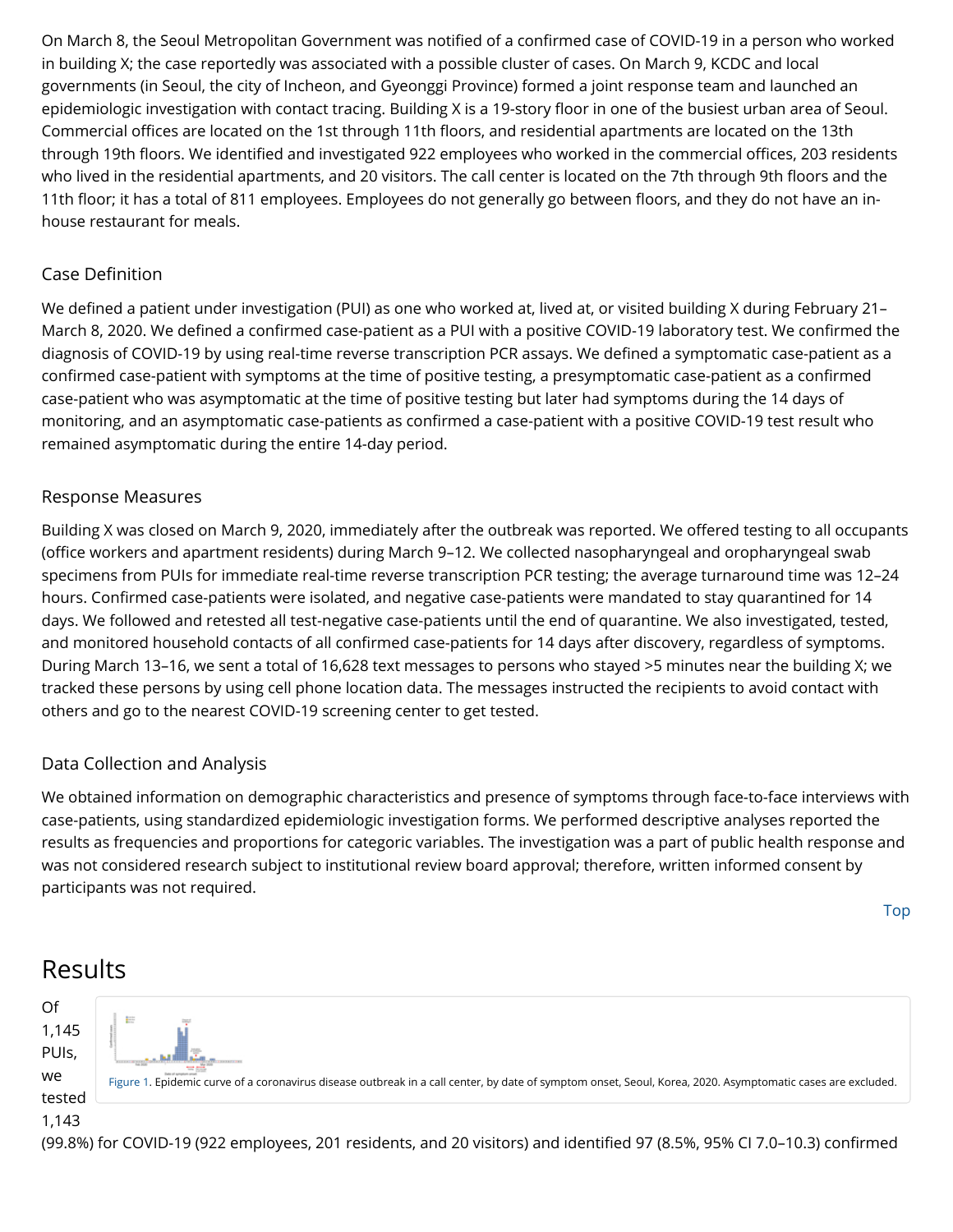<span id="page-3-0"></span>

[Figure 2.](https://wwwnc.cdc.gov/eid/article/26/8/20-1274-f2) Floor plan of the 11th floor of building X, site of a coronavirus disease outbreak, Seoul, South Korea, 2020. Blue coloring indicates the seating places of persons with confirmed cases.

case-patients [\(Figure 1\)](#page-2-0). Of 857 patients for whom demographic information was available, 620 (72.3%) were women; mean age was 38 years (range 20–80 years). Most (94 [96.9%]) of the confirmed case-patients were working on the 11thfloor call center, which had a total of 216 employees, resulting in an attack rate of 43.5% (95% CI 36.9%–50.4%) ([Table 1;](https://wwwnc.cdc.gov/eid/article/26/8/20-1274-t1) [Figure 2\)](#page-3-0). Most of the case-patients on the 11th floor were on the same side of the building. Among the 97 confirmed case-patients, 89 (91.7%) were symptomatic at the time of investigation and 4 (4.1%) were presymptomatic during the time of investigation but later had onset of symptoms within 14 days of monitoring; 4 (4.1%) case-patients remained asymptomatic after 14 days of isolation.

The first case-patient with symptom onset, who worked in an office on the 10th floor (and reportedly never went to 11th floor), had onset of symptoms on February 22. The second case-patient with symptom onset, who worked at the call center on the 11th floor, had onset of symptoms on February 25. Residents and employees in building X had frequent contact in the lobby or elevators. We were not able to trace back the index case-patient to another cluster or an imported case.

We followed up on a total of 225 household contacts of confirmed COVID-19 case-patients (average 2.3 household members per confirmed case-patient). COVID-19 had occurred in 34 household members who had contact with symptomatic case-patients, translating to a secondary attack rate of 16.2% [\(Table 2\)](https://wwwnc.cdc.gov/eid/article/26/8/20-1274-t2). Among 11 household members of presymptomatic case-patients and 4 household members of asymptomatic case-patients, none had COVID-19 symptoms nor tested positive after 14 days of quarantine.

# **Discussion**

We described the epidemiologic characteristics of a COVID-19 outbreak centered in a call center in South Korea. We identified 97 confirmed COVID-19 case-patients in building X, indicating an attack rate of 8.5%. However, if we restrict our results the 11th floor, the attack rate was as high as 43.5%. This outbreak shows alarmingly that severe acute respiratory syndrome coronavirus 2 (SARS-CoV-2) can be exceptionally contagious in crowded office settings such as a call center. The magnitude of the outbreak illustrates how a high-density work environment can become a high-risk site for the spread of COVID-19 and potentially a source of further transmission. Nearly all the case-patients were on one side of the building on 11th floor. Severe acute respiratory syndrome coronavirus, the predecessor of SARS-CoV-2, exhibited multiple superspreading events in 2002 and 2003, in which a few persons infected others, resulting in many secondary cases. Despite considerable interaction between workers on different floors of building X in the elevators and lobby, spread of COVID-19 was limited almost exclusively to the 11th floor, which indicates that the duration of interaction (or contact) was likely the main facilitator for further spreading of SARS-CoV-2.

Unique features of this outbreak investigation include a complete 14-day follow-up of close contacts of case-patients after containment measures were implemented. Close contact with an infected person is a well-recognized risk factor for acquiring SARS-CoV-2 ([2](#page-5-2)). In recent a US study, the symptomatic secondary attack rate among 445 close contacts of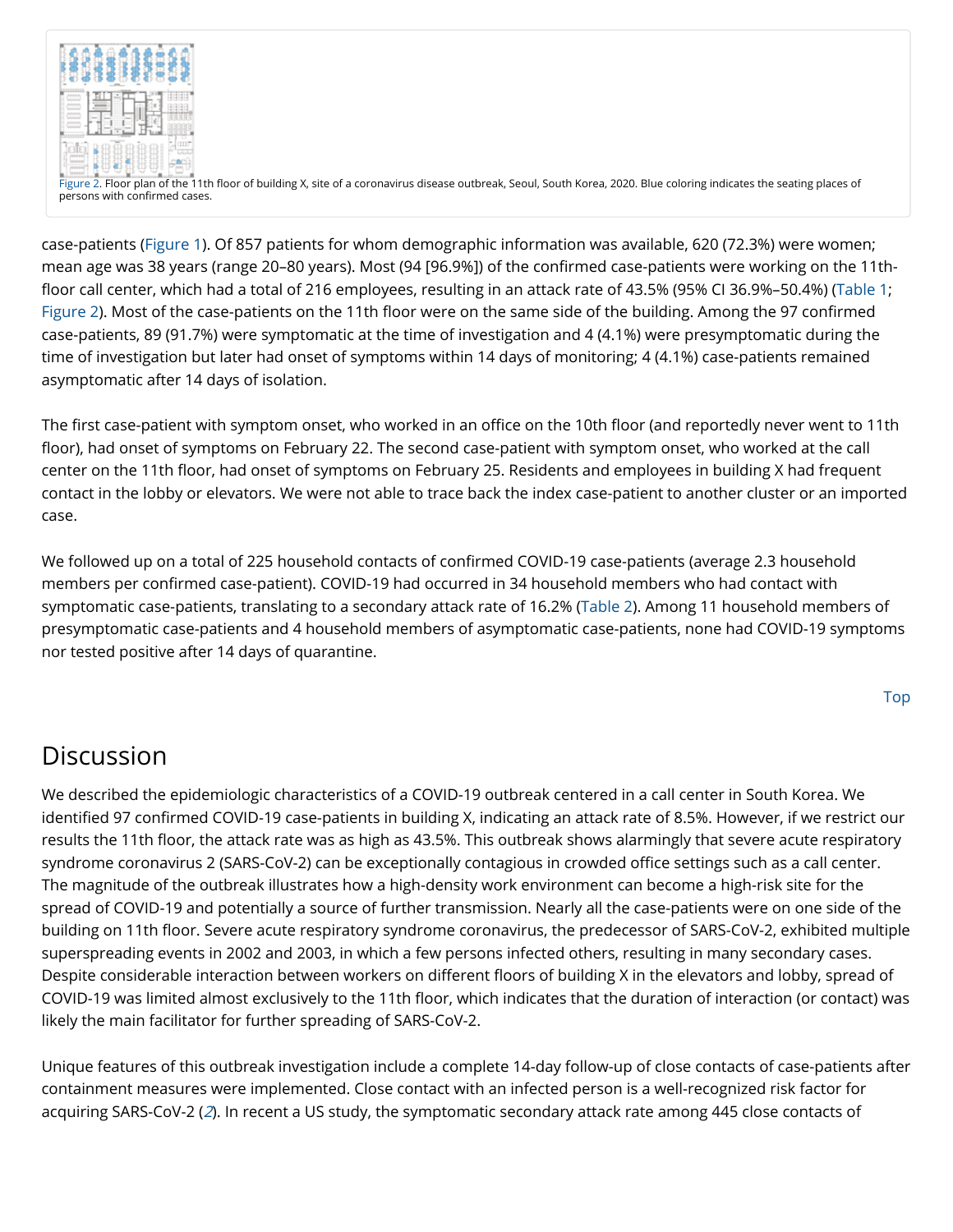COVID-19 case-patients was 10.5% among household members  $(3)$  $(3)$  $(3)$ . In this outbreak in South Korea, we found that the secondary attack rate within the household was 16.5% among symptomatic index case-patients, which is consistent with other reports.

The role of asymptomatic COVID-19 case-patients in spreading the disease is of great concern. Among 97 confirmed COVID-19 case-patients in this study, 4 (4.1%) remained asymptomatic during the 14-days of monitoring. This rate is lower than the 30.8% rate estimated in previous modeling ([4](#page-5-4)). A case-patient series from Beijing, China, indicated that asymptomatic case-patients accounted for 5% (13/262) of patients transferred to a designated COVID-19 hospital ([5](#page-5-5)). Our data might represent the likely proportion of asymptomatic COVID-19 infections in the community setting. We also found that, among 17 household contacts of asymptomatic case-patients, none had secondary infections. Previous reports have postulated that SARS-CoV-2 in asymptomatic (or presymptomatic) case-patients might become transmissible to others ( $6$ ); however, given the high degree of self-quarantine and isolation measures that were instituted after March 8 among this cohort, our analyses might have not detected the actual transmissibility in asymptomatic COVID-19 case-patients. Robust mass testing of all suspected case-patients might have prevented asymptomatic transmission because asymptomatic persons were given information about their possible infection and therefore might have self-isolated from their household members.

This outbreak investigation has several limitations. First, we could not track these cases to another cluster, making it difficult to identify the actual index case-patient. Second, not all clinical information was available for all confirmed cases, prohibiting detailed description of clinical syndromes. Date of symptom onset by office seat would be informative in understanding SARS-CoV-2 transmission in close contact area. However, our findings demonstrate the power of screening all potentially exposed persons and show that early containment can be implemented and used in the middle of national COVID-19 outbreak. By testing all potentially exposed persons and their contacts to facilitate the isolation of symptomatic and asymptomatic COVID-19 case-patients, we might have helped interrupt transmission chains. In light of the shift to a global pandemic, we recommend that public health authorities conduct active surveillance and epidemiologic investigation in this rapidly evolving landscape of COVID-19.

In summary, this outbreak exemplifies the threat posed by SARS-CoV-2 with its propensity to cause large outbreaks among persons in office workplaces. Targeted preventive strategies might help mitigate the risk for SARS-CoV-2 infection in these vulnerable group.

Ms. Park is a public health officer at the Korea Centers for Disease Control and Prevention. Her main interest is the epidemiologic investigation of infectious diseases.

[Top](javascript:void(0))

[Top](javascript:void(0))

# Acknowledgments

We thank the relevant ministries (including the Ministry of Interior and Safety, Si/Do, and Si/Gun/Gu), medical staffs in health centers, and medical facilities for their efforts in responding to the COVID-19 outbreak.

The opinions expressed by authors contributing to this journal do not necessarily reflect the opinions of the Korea Centers for Disease Control and Prevention or the institutions with which the authors are affiliated.

[Top](javascript:void(0))

## References

<span id="page-4-0"></span>1. COVID-19 National Emergency Response Center, Epidemiology and Case Management Team, Korea Centers for Disease Control and Prevention. Early epidemiological and clinical characteristics of 28 cases of coronavirus disease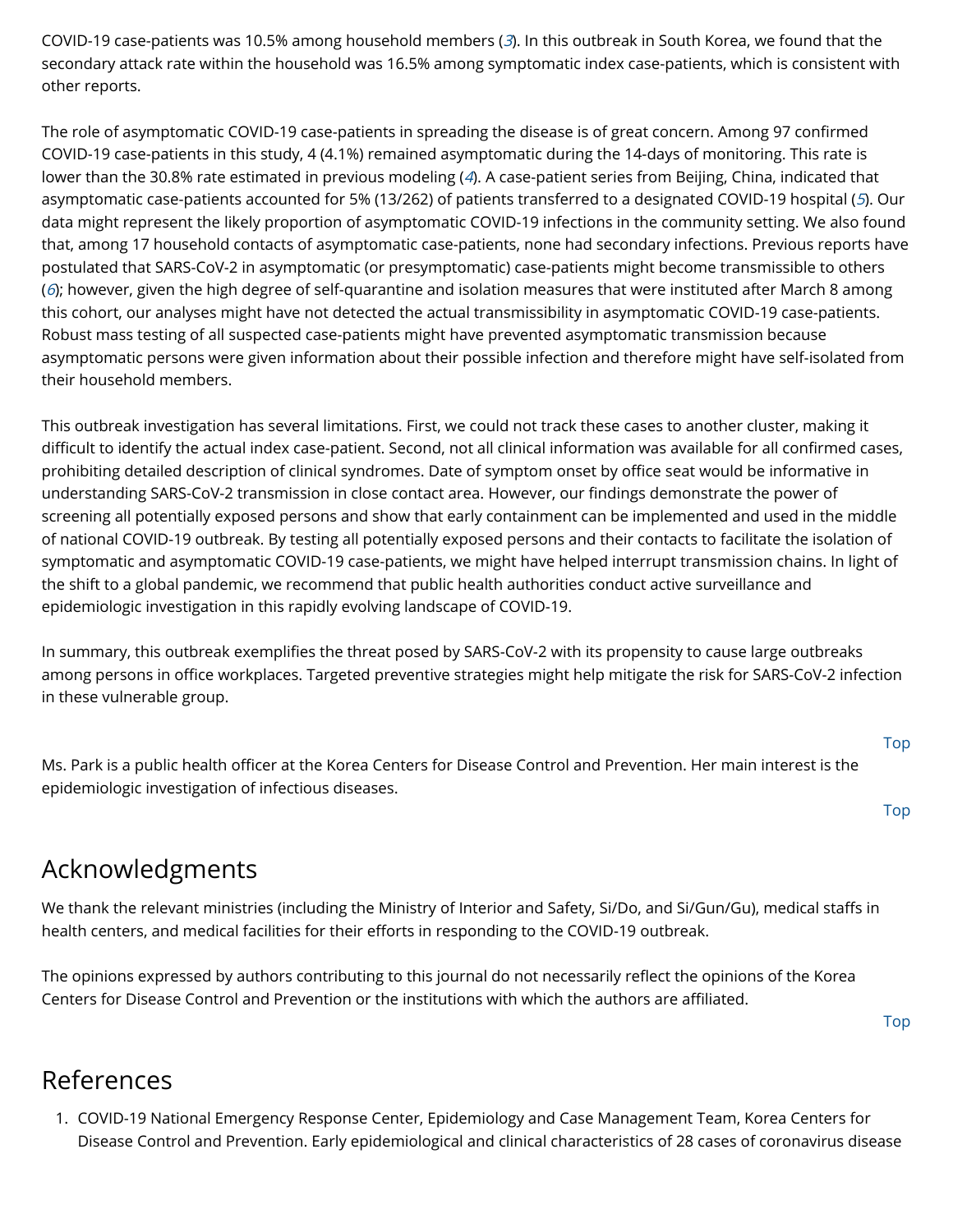in South Korea. Osong Public Health Res Perspect. 2020;11:8-14. [DOI](http://dx.doi.org/10.24171/j.phrp.2020.11.1.03) E [PubMed](http://www.ncbi.nlm.nih.gov/sites/entrez?cmd=Retrieve&db=PubMed&list_uids=32149037&dopt=Abstract) E

- <span id="page-5-2"></span>2. Bajema KL, Oster AM, McGovern OL, Lindstrom S, Stenger MR, Anderson TC, et al.; 2019-nCoV Persons Under Investigation Team; 2019-CoV Persons Under Investigation Team. Persons Evaluated for 2019 Novel Coronavirus - United States, January 2020. MMWR Morb Mortal Wkly Rep. 2020;69:166-70. [DOI](http://dx.doi.org/10.15585/mmwr.mm6906e1) E [PubMed](http://www.ncbi.nlm.nih.gov/sites/entrez?cmd=Retrieve&db=PubMed&list_uids=32053579&dopt=Abstract) E
- <span id="page-5-3"></span>3. Burke RM, Midgley CM, Dratch A, Fenstersheib M, Haupt T, Holshue M, et al. Active monitoring of persons exposed to patients with confirmed COVID-19—United States, January–February 2020. MMWR Morb Mortal Wkly Rep. 2020;69:245-6. [DOI](http://dx.doi.org/10.15585/mmwr.mm6909e1) E [PubMed](http://www.ncbi.nlm.nih.gov/sites/entrez?cmd=Retrieve&db=PubMed&list_uids=32134909&dopt=Abstract) E
- <span id="page-5-4"></span>4. Nishiura H, Kobayashi T, Suzuki A, Jung SM, Hayashi K, Kinoshita R, et al. Estimation of the asymptomatic ratio of novel coronavirus infections (COVID-19). Int J Infect Dis. 2020;S1201-9712(20)30139-9.
- <span id="page-5-5"></span>5. Tian S, Hu N, Lou J, Chen K, Kang X, Xiang Z, et al. Characteristics of COVID-19 infection in Beijing. J Infect. 2020;80:401-6. [DOI](http://dx.doi.org/10.1016/j.jinf.2020.02.018) E [PubMed](http://www.ncbi.nlm.nih.gov/sites/entrez?cmd=Retrieve&db=PubMed&list_uids=32112886&dopt=Abstract) E
- <span id="page-5-6"></span>6. Tong ZD, Tang A, Li KF, Li P, Wang HL, Yi JP, et al. Potential presymptomatic transmission of SARS-CoV-2, Zhejiang Province, China, 2020. Emerg Infect Dis. 2020;26:1052-4. [DOI](http://dx.doi.org/10.3201/eid2605.200198) E [PubMed](http://www.ncbi.nlm.nih.gov/sites/entrez?cmd=Retrieve&db=PubMed&list_uids=32091386&dopt=Abstract) E

```
Top
```
#### Figures

[Figure 1. Epidemic curve of a coronavirus disease outbreak in a call center, by date of symptom onset, Seoul, Korea, 2020. Asymptomatic](https://wwwnc.cdc.gov/eid/article/26/8/20-1274-f1) cases are excluded.

Figure 2. Floor plan of the 11th fl[oor of building X, site of a coronavirus disease outbreak, Seoul, South Korea, 2020. Blue coloring indicates](https://wwwnc.cdc.gov/eid/article/26/8/20-1274-f2) the seating places of persons with confirmed...

#### Tables

[Table 1. Attack rate by location during a coronavirus disease outbreak in a call center, Seoul, South Korea, 2020](https://wwwnc.cdc.gov/eid/article/26/8/20-1274-t1)

[Table 2. Household secondary attack rate, by presence of symptoms, during a coronavirus disease outbreak in in a call center, Seoul, South](https://wwwnc.cdc.gov/eid/article/26/8/20-1274-t2) Korea, 2020

[Top](javascript:void(0))

<span id="page-5-1"></span>Suggested citation for this article: Park SY, Kim YM, Yi S, Lee S, Na BJ, Kim CB, et al. Coronavirus disease outbreak in call center, South Korea. Emerg Infect Dis. 2020 Aug [date cited]. <https://doi.org/10.3201/eid2608.201274>

DOI: 10.3201/eid2608.201274

Original Publication Date: 4/23/2020

<span id="page-5-0"></span>[Table of Contents – Volume 26, Number 8—August 2020](https://wwwnc.cdc.gov/eid/articles/issue/26/8/table-of-contents)